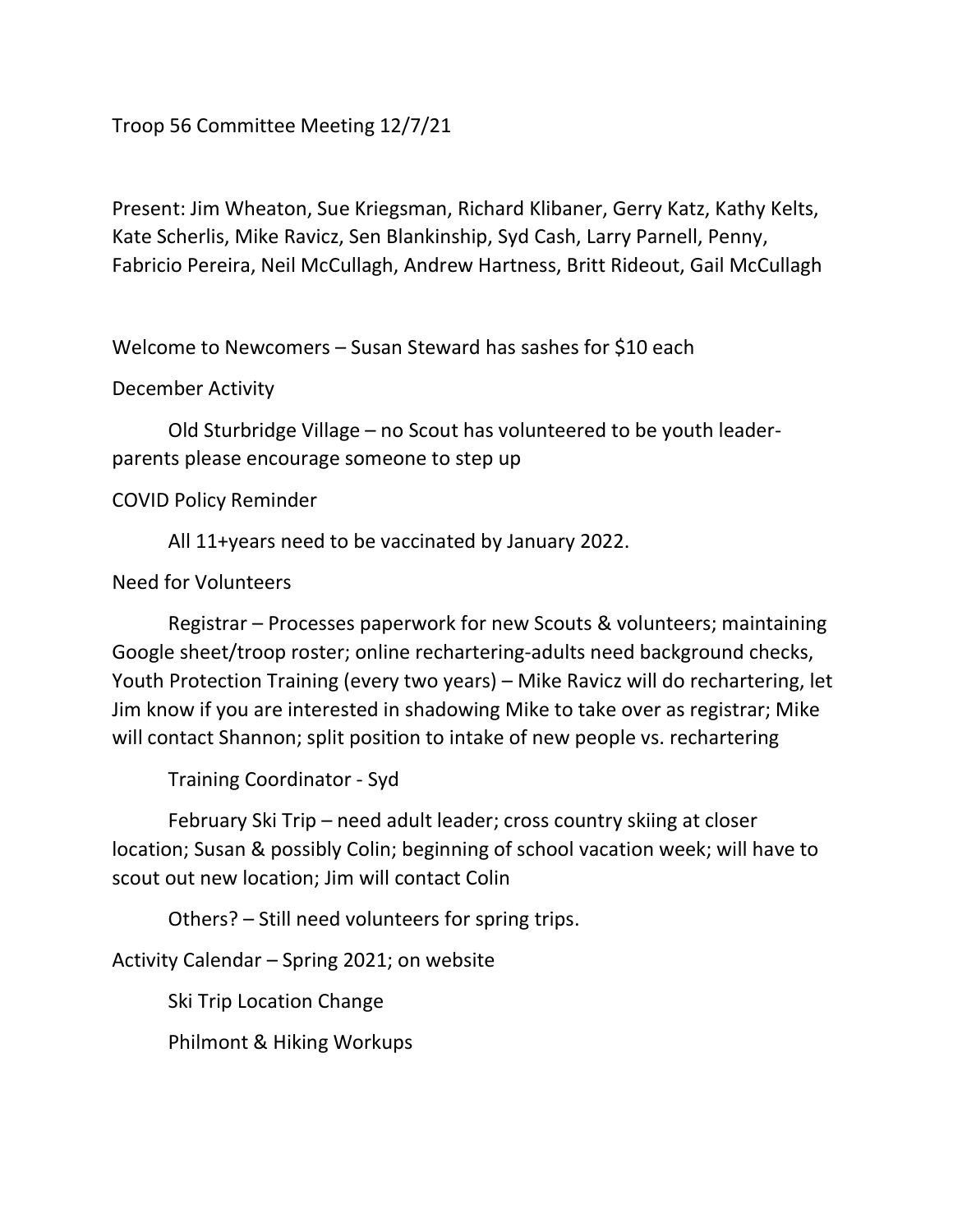## Financial

 Spring budget: expensive trips \$375 per Scout rather than usual \$250 – white water rafting particularly expensive; reminder that Scouts need to raise half of money; Scoutmaster will ask Scouts to plan a hiking trip vs white water rafting

 Spring activity fees: \$250, payable January 15 – using some of balance in bank -usually \$10,000 maintained but now \$25,000 – contains balance of dues from before COVID; Trust covers rechartering costs and other costs (insurance); in Cubs: don't track down parents to pay; Families with need can reach out to Treasurers (Hitesh & Neil); Scouts can raise money through other activities – not just fundraising; Treasurer will give each Scout info on how much of what is raised will go towards activity fees;

Kathy & Julie will run trash bag sale in spring; compost bags? – report in January as to availability

Philmont – 2 week trip; parent meeting last week; firm decisions about attendance  $1/4/22$ ; ideal to have 2 males, 2 females;  $5<sup>th</sup>$  adult allowed to support one Scout needing extra assistance – Bennett; once adult leaders are set, need lots of planning for logistics, workup hikes, airline tickets, etc.; youth need to attend 2 Philmont qualifier trips, and shakedown; Personal Fitness merit badge for those who have not already completed it; need drivers from Denver: Richard Klibaner & Jamie Sabino; Mike Ravicz also available to drive; contract for youth to sign in January

Summer Camp – Griswold – new format this year; 3 merit badges per Scout in am; dining hall; Troop activities in afternoon; evening programs 7/31-8/6 (week 6); Diane Johnson & Erik Blankinship – make request to Trust by March; families pay in full, then reimbursed; include crossover Scouts; other options? Because late in year, stick with Griswald. In August or September, Scouts can look at other options for summer 2023. Families sending Scouts to Yawgoog as provisional Scouts; Diane will ask about CIT/counselor positions; spreadsheet of families doing provisional; Eagle weeks great place to knock out Eagle merit badges.